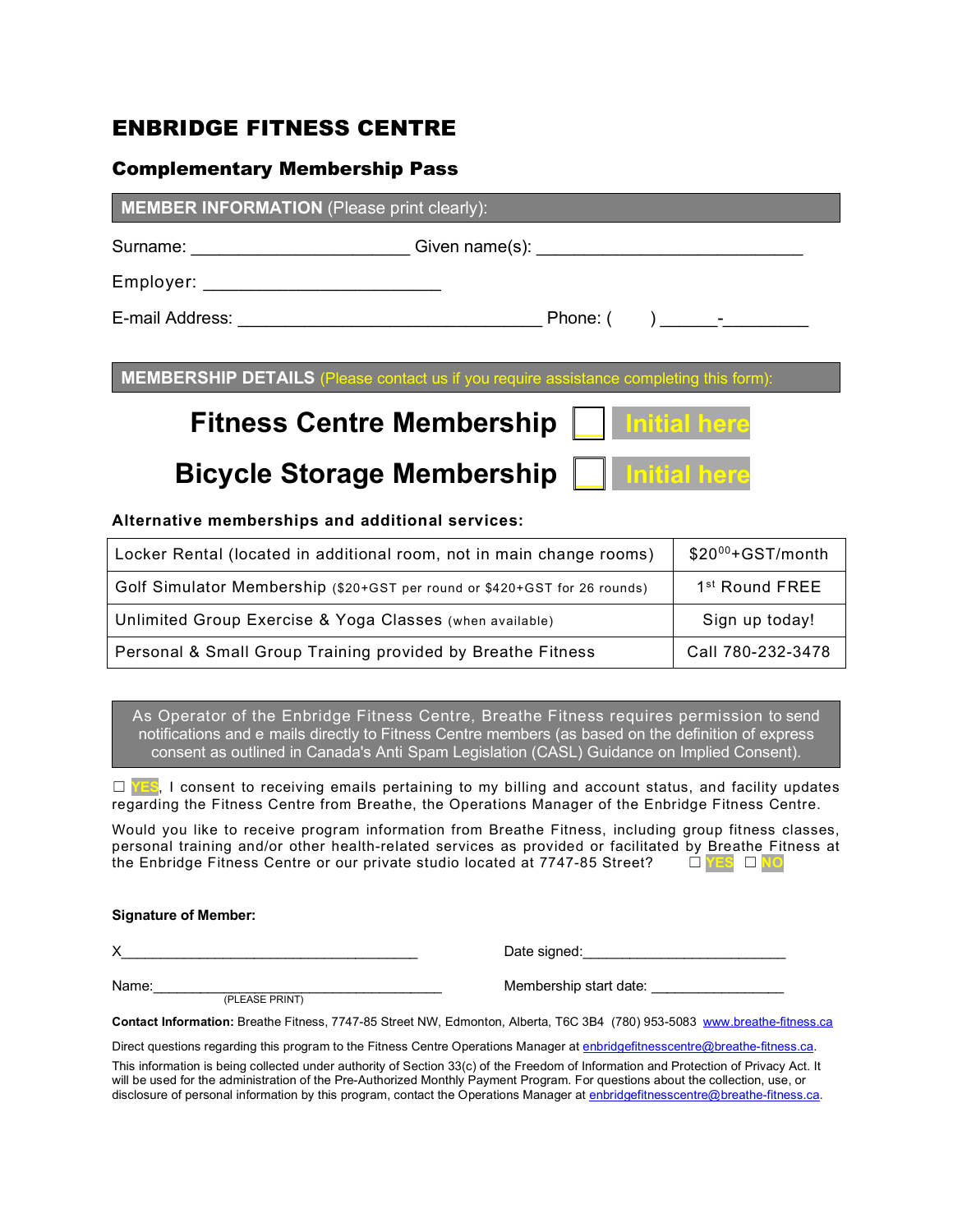

#### **Waiver and Release of Claims Arising Out of the Use of the Enbridge Fitness Centre**

I, hereby request permission to use the Enbridge Fitness Centre (the "Fitness Centre"), located on level two (2) of Enbridge Centre, 10175 101<sup>st</sup> Street NW, Edmonton, AB, together with any and all equipment, and other facilities located therein. I understand and acknowledge that the Fitness Centre is not a public facility, but is for the exclusive use of those individuals, such as myself, who are specifically authorized in writing by Kelly Ramsey Limited Partnership C/O Hines Canada Management II ULC ("Landlord") or its authorized representative to use the Fitness Centre, and who read and sign this **WAIVER AND RELEASE.** I understand that the Fitness Centre shall, at times, be unmanned and unsupervised. Any and all employees or agents of Landlord or its authorized representative who may be present at any time in the Fitness Centre may not be trained or authorized to provide health, fitness, medical assistance or advice. I understand and acknowledge that there are risks inherent with vigorous exercise, weight training, or other activities customarily undertaken at the Fitness Centre, including but not limited to serious bodily injury or even death. I also understand and acknowledge that I should not engage in vigorous exercise, weight training, or other activities customarily undertaken at the Fitness Centre without first consulting my personal physician and considering any particular risks I may incur in participating in these activities. I acknowledge that any safety equipment needed and/or required by law are to be provided by me. I HEREBY ASSUME ALL OF THE RISKS OF USING THE FITNESS CENTRE AND THE EQUIPMENT THEREIN. I FURTHER ACKNOWLEDGE AND AGREE THAT, IN CONSIDERATION FOR BEING PERMITTED TO USE THE FITNESS CENTRE, I SHALL BE ENTIRELY RESPONSIBLE FOR, AND I HEREBY WAIVE AND RELEASE ANY AND ALL CLAIMS I HAVE OR MAY HAVE IN THE FUTURE AGAINST LANDLORD, AND ITS SUCCESSORS, ASSIGNS, AFFILIATES, DIRECTORS, OFFICERS, EMPLOYEES, PARTNERS, MEMBERS, OWNERS, MANAGERS, TENANTS, OR CONTRACTORS (COLLECTIVELY, "LANDLORD PARTIES") FOR ANY AND ALL LOSSES, COSTS, EXPENSES, INCLUDING REASONABLE ATTORNEY'S FEES, DAMAGES, OR LIABILITIES WHATSOEVER OF ANY NATURE, INCLUDING PROPERTY DAMAGE, LOSS OR THEFT, BODILY INJURY OR DEATH, ARISING OUT OF (i) MY USE OF THE FITNESS CENTRE, (ii) THE NEGLIGENCE OR OTHER ACTS OF THE LANDLORD PARTIES, WHETHER DIRECTLY CONNECTED TO MY USE OF THE FITNESS CENTRE OR NOT, AND HOWEVER CAUSED, OR (iii) THE CONDITION OF THE FITNESS CENTRE. FURTHER, I AGREE TO INDEMNIFY, HOLD HARMLESS, AND PROMISE NOT TO SUE, THE LANDLORD PARTIES FROM AND AGAINST ALL CLAIMS, CAUSES OF ACTION, JUDGMENTS, LIABILITIES, COSTS OR EXPENSES, INCLUDING ATTORNEY'S FEES AND OTHER LITIGATION COSTS, WHICH MAY IN ANY WAY ARISE FROM MY USE OF THE FITNESS CENTRE, EVEN IF SUCH LIABILITIES ARE CAUSED SOLELY OR IN PART BY THE NEGLIGENCE OF A LANDLORD PARTY. I also agree that my use of the Fitness Centre shall be in accordance with the Rules and Regulations attached hereto, as the same may be amended, modified or replaced from time to time by Landlord or its authorized representative, and further agree to follow any verbal instructions or directions given by the employees, agents or representatives of Landlord at the Fitness Centre. I agree that my failure to use the Fitness Centre in accordance with the Rules and Regulations or as directed by such agents or representatives at the Fitness Centre may result in the permanent loss of my privileges to use the Fitness Centre. I certify that I have read this document, and I fully understand its content. I am aware that this is a release of liability and a contract, and I sign it of my own free will.

Print Name: The Communication of the Signature:  $\sim$  Signature:  $\sim$  25 Signature:

Date: \_\_\_\_\_\_\_\_\_\_\_\_\_\_\_\_\_\_\_\_\_\_\_\_\_\_\_\_\_\_\_\_\_\_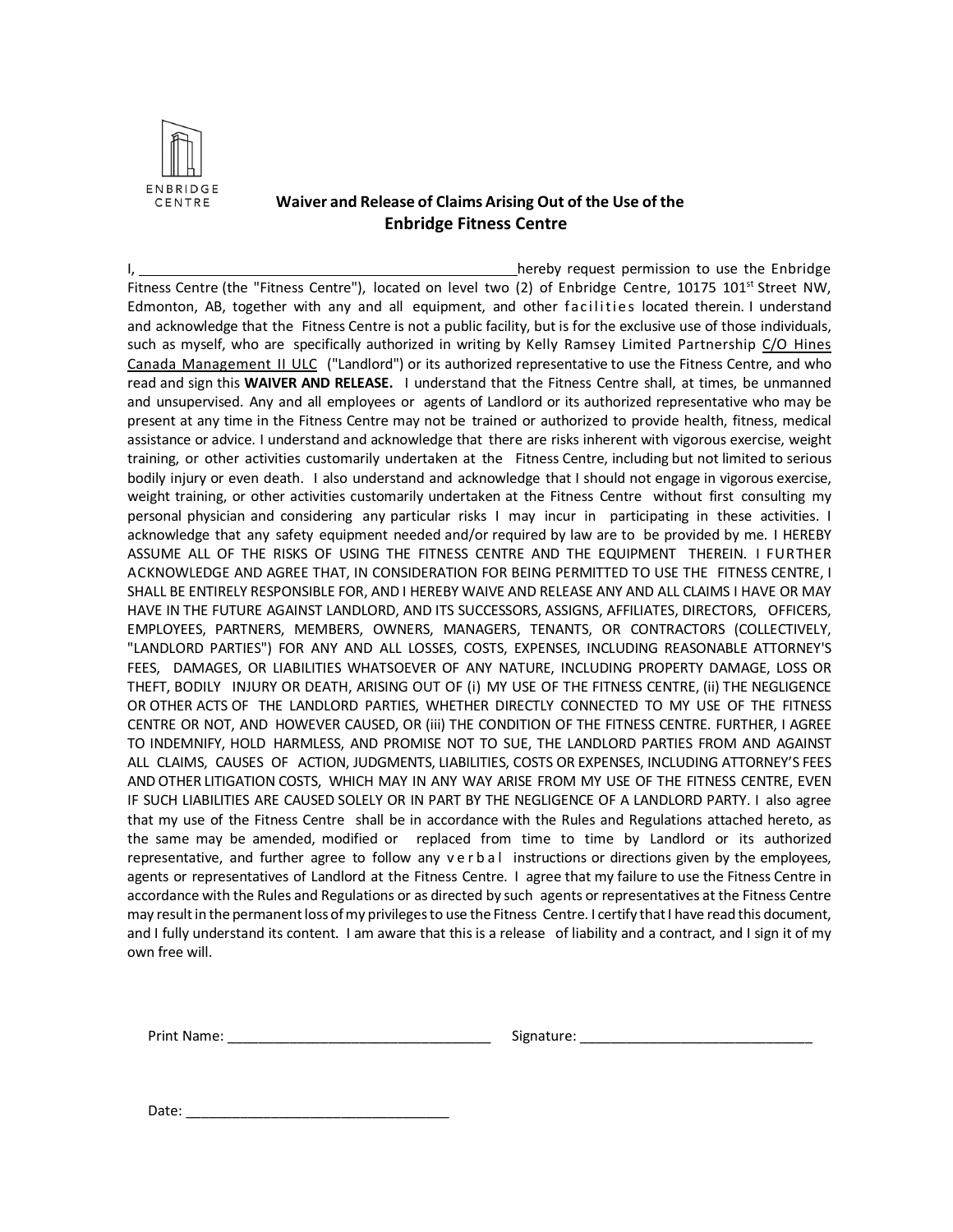#### **Enbridge Fitness Centre Rules and Regulations**

#### Please check each box  $\left(\Box\right)$  after reading every rule or regulation

- 1. Use of the Fitness Centre is limited to the employees of Enbridge Centre tenants and Enbridge employees working out of Manulife Place only. No guests are permitted access, except for use of the Golf Simulator facilities where at least one employee of an Enbridge Centre building tenant is in attendance
- 2. You may not use the Fitness Centre unless you have read, understood and signed this Waiver and Release of Claims Arising Out of the Use of the Enbridge Fitness Centre form.
- 3. The daily operational procedures for the Fitness Centre may change at any time. Users are expected to abide by all posted rules to ensure the safe and efficient operation of the Fitness Centre for all users.
- 4. The hours of operation are subject to change at any time.
- 5. Do not bring food or drink into the Fitness Centre (other than water bottles).
- 6. Appropriate attire to be worn while using the Fitness Centre.
- 7. Please do not enter the Fitness Centre with oil or grease on your shoes.
- 8. Observe a 45-minute maximum allotment on bikes, rowers, treadmills, and 30 minutes when others are waiting.
- 9. Return all equipment to designated areas after use.
- 10. Do not use equipment unless you fully understand its proper use.
- 11. To protect your belongings while using the change room, use a lock to secure them in a locker while you are using the Fitness Centre. Locks left overnight may be removed by the building management. Neither Landlord nor building management will be responsible for any personal property left within the Fitness Centre, including any items stored in lockers.
- 12. Lockers in the changerooms are for day use only. All personal belongings must be removed from locker rooms by end of normal hours of operation for any given day. Any shoes, clothing, toiletries, or other personal items will be removed at end of day and placed in a lost and found. All items in the lost and found will be periodically donated to charity. To inquire about any of your items that may have been removed from the changerooms, send an email to the Enbridge Fitness Centre Operations Manager at enbridgefitnesscentre@breathe-fitness.ca.
- 13. Report any injuries or problems immediately to building management
- 14. Offensive behavior of any kind will NOT be tolerated in the Fitness Centre. You may be removed from the Fitness Centre for any such behavior and multiple instances of offensive behavior may result in the permanent loss of use of the Fitness Centre. Any behavior you feel is inappropriate should be reported to building management immediately

The Fitness Centre is for the enjoyment of all Enbridge Centre tenants and their employees. Please assist us in maintaining the cleanliness of the Fitness Centre. Please report any problems immediately to the building management.

| Print Name:                                                                                                                                                                                                                   | Signature: |  |
|-------------------------------------------------------------------------------------------------------------------------------------------------------------------------------------------------------------------------------|------------|--|
| Date:                                                                                                                                                                                                                         | E-Mail:    |  |
| Phone Number: The contract of the contract of the contract of the contract of the contract of the contract of the contract of the contract of the contract of the contract of the contract of the contract of the contract of | Company:   |  |
| Gender (locker room access): Male    pr Female                                                                                                                                                                                |            |  |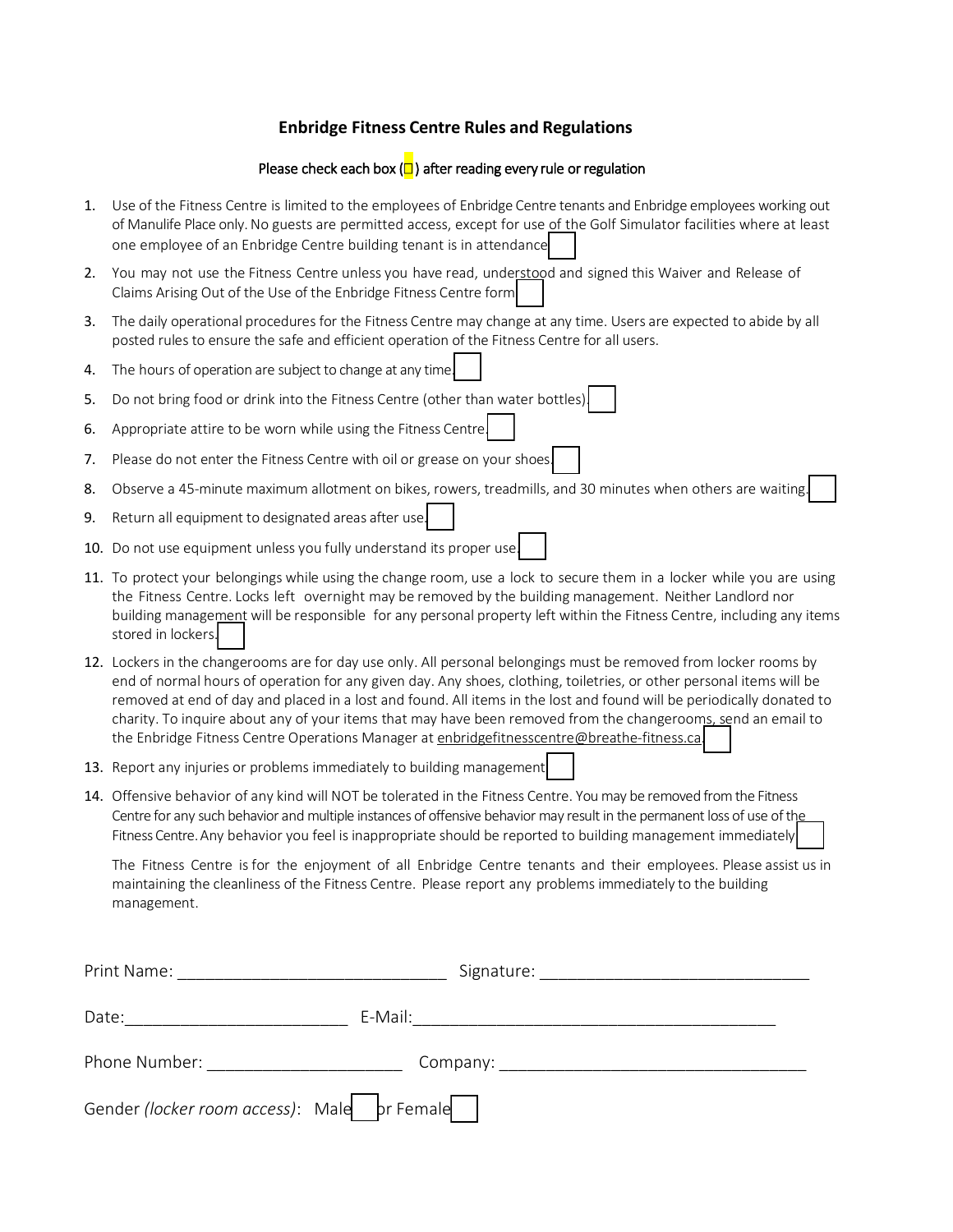

#### **Waiver and Release of Claims Arising Out of the Use of the Enbridge Centre Bicycle Storage Areas**

I, \_\_\_\_\_\_\_\_\_\_\_\_\_\_\_\_\_\_\_\_\_\_\_\_\_\_\_\_\_\_\_\_\_\_\_\_\_\_\_ hereby request permission to use the Bicycle Storage and Locker Room located on the P2 Level of the Parkade of Enbridge Centre, together with any and all equipment and other facilities located therein (the "Bicycle Storage"). I understand and acknowledge that the Bicycle Storage is not a public facility, but is for the exclusive use of those individuals who are specifically authorized in writing by Kelly Ramsey Limited Partnership (collectively the "Landlord") or its authorized representative to use the Bicycle storage, and who read and sign this WAIVER AND RELEASE. I understand and acknowledge that other users of the Bicycle Storage may inadvertently or purposefully damage or remove contents of the Bicycle Storage. I ACKNOWLEDGE AND AGREE THAT THE USE OF THE BICYCLE STORAGE WILL BE ENTIRELY AT MY OWN RISK. I FURTHER ACKNOWLEDGE AND AGREE THAT, IN CONSIDERATION FOR BEING PERMITTED TO USE THE BICYCLE STORAGE, I SHALL BE ENTIRELY RESPONSIBLE FOR, AND I HEREBY WAIVE AND RELEASE ANY AND ALL CLAIMS I HAVE OR MAY HAVE IN THE FUTURE against the Landlord, and their successors, assigns, affiliates, directors, officers, shareholders, employees, agents, representatives and partners or any of them for any and all losses, costs, expenses, including legal fees, damages or liabilities whatsoever of any nature, including bodily injury or death, arising out of my use of the Bicycle Storage, provided, however, that the foregoing waiver and indemnification shall not apply to any injuries or damages caused by the gross negligence or willful misconduct of Landlord or its agents or employees. I also agree that my use of the Bicycle Storage shall be in accordance with the Rules and Regulations attached hereto, as the same may be amended, modified or replaced from time to time by Landlord or its authorized representative.

Print Name: The contract of the contract of the Signature:  $\sim$  Signature:  $\sim$  2007.

Date: \_\_\_\_\_\_\_\_\_\_\_\_\_\_\_\_\_\_\_\_\_\_\_\_\_\_\_\_\_\_\_\_\_\_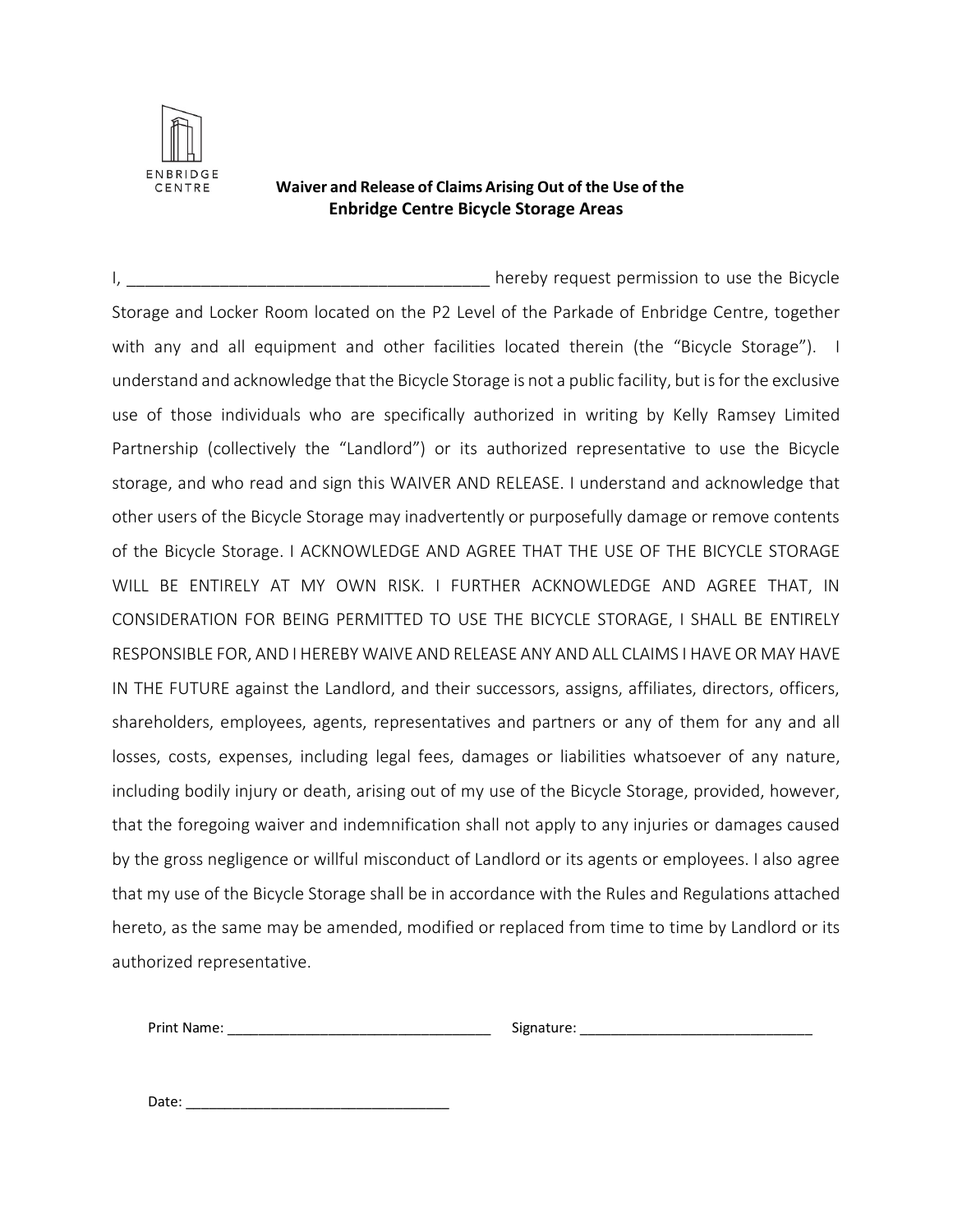

## ENBRIDGE CENTRE

 Bicycle Storage Rules and Regulations

### Please check each box  $\left(\Box\right)$  after reading every rule or regulation

- 1. The Bicycle Storage is subject to periodic closure by the Landlord for the purposes of maintenance, cleaning, repair, or renovation.
- 2. You may not use the Bicycle Storage area unless you have read, understood and signed this Waiver and Release of Claims Arising Out of the Use of the Enbridge Centre Bicycle Storage Area form
- 3. The daily operational procedures for the Bicycle Storage area may change at any time. Users are expected to abide by all posted rules to ensure the safe and efficient operation of the Bicycle Storage area for all users
- 4. The Bicycle Storage will be accessible to Authorized Users only. Friends, relatives and visitors of the Users are not permitted to use the Bicycle Storage
- 5. Authorized Users are prohibited from lending their access fobs to non-employees.
- 6. All Users of the Bicycle Storage agree to do so at their own risk. Bicycle locks should be used to secure bikes stored in the Bicycle Storage at all times. Locks will not be provided. Locks that are not being regularly used may be removed at the Landlord's discretion
- 7. Users shall store bicycles on the bicycle racks provided.
- 8. Users shall not block the entrance to the Bicycle Storage or position bicycles in a manner that will impede others from entering or exiting the Bicycle Storage or parkade.
- 9. Each Authorized User is permitted one (1) bicycle in the Bicycle Storage areas
- 10. A locker for each member is available. Enbridge employees must park their bicycles in either Room B or C, while employees of all other building tenants are to use Room A. All Bicycle Storage members have access to the shower room of their chosen gender in Room A. Combination locks are not provided.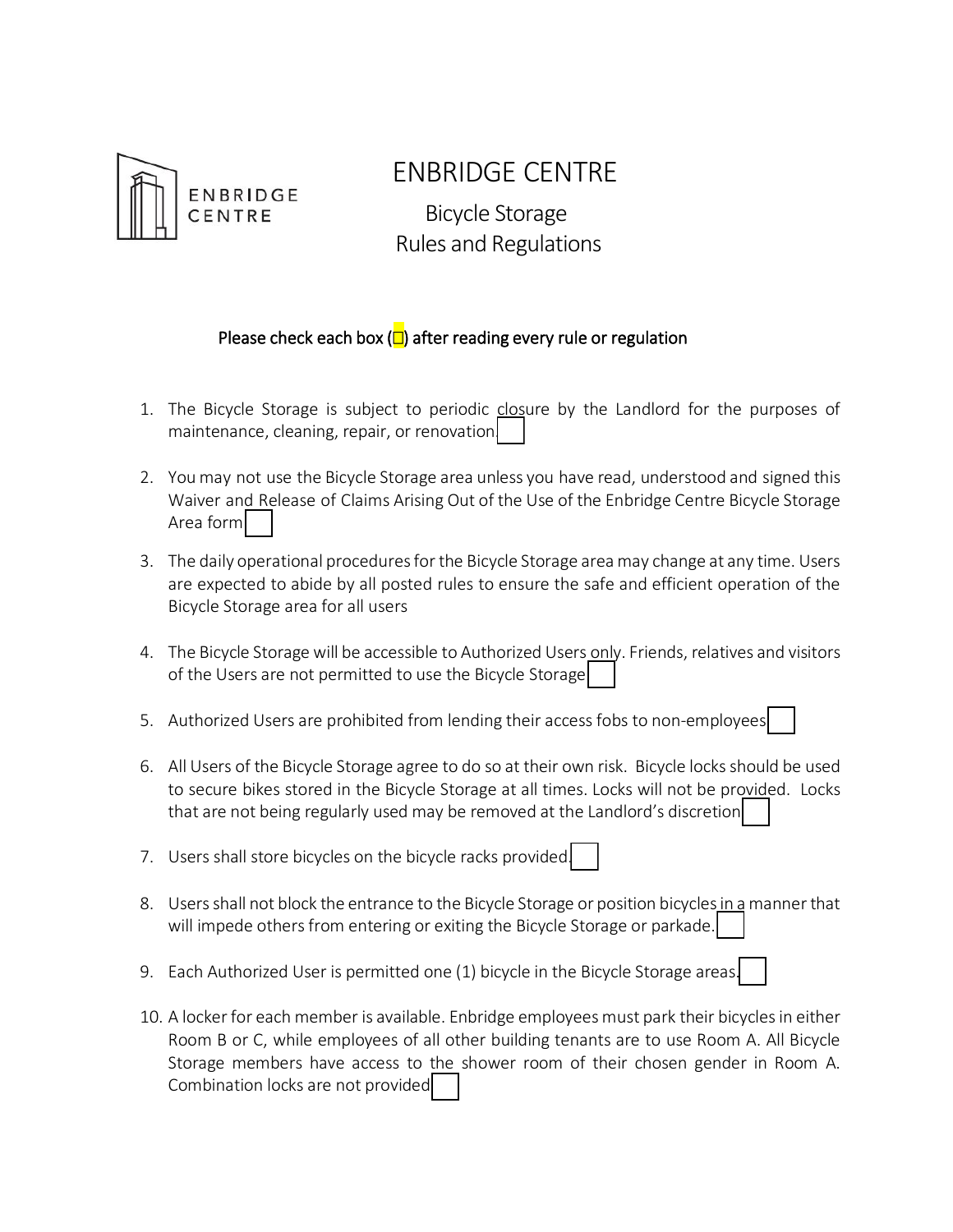- 11. All personal belongings must be removed from the Bicycle Storage area, and shower rooms in Room A, by end of normal hours of operation for any given day. Any shoes, clothing, toiletries, or other personal items will be removed at end of day and placed in a lost and found. All items in the lost and found will be periodically donated to charity. To inquire about any items that may have been removed from the changerooms, email the Enbridge Fitness Centre Operations Manager at enbridgefitnesscentre@breathe-fitness.ca.
- 12. Users shall report any suspicious activity, vandalism or damage to Building Security immediately.
- 13. The Landlord reserves the right to add, change or delete any Rule or Regulation herein contained and to change the method of Bicycle Storage operation.
- 14. The only access permitted to and from the Bicycle Storage is via the parkade entrance from the North alley. Please exercise caution when entering and exiting the parkade. The parkade ramp is grooved for vehicle traction and could negatively affect bicycle handling.
- 15. Any violations of the Rules and Regulations will result in cancellation of Bicycle Room privileges.

| Print Name: The control of the control of the control of the control of the control of the control of the control of the control of the control of the control of the control of the control of the control of the control of | Signature: ___________ |  |  |  |
|-------------------------------------------------------------------------------------------------------------------------------------------------------------------------------------------------------------------------------|------------------------|--|--|--|
| Date:                                                                                                                                                                                                                         |                        |  |  |  |
| Building Access Fob Number (first 5 digits only):                                                                                                                                                                             |                        |  |  |  |
| Gender (locker room access): Male    pr Female                                                                                                                                                                                |                        |  |  |  |